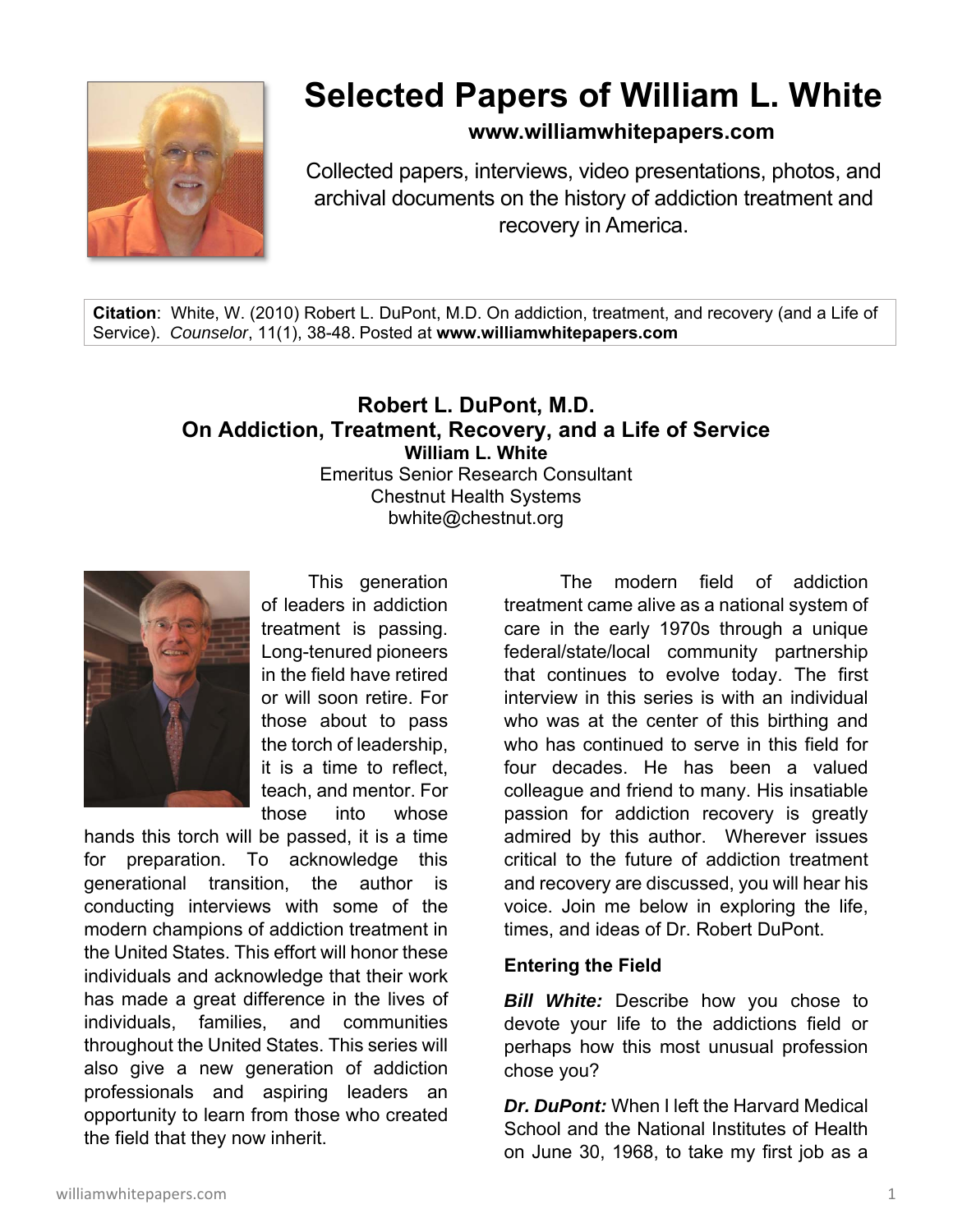psychiatric physician, I wanted to use my education and whatever skill I could muster to help the men and women in prison. I had worked during my residency in the historic Norfolk Prison in Massachusetts, the prison in which Detroit Red served 6 years for burglary before coming out as Malcolm X. Hooked for life on prisoners and their stories, I was inspired by John F. Kennedy and Martin Luther King, Jr. to devote myself to the cause of prisoners. I wanted to help prisoners and their families, and I also wanted to help communities that were at that time suffering from a major crime epidemic.

 I joined the District of Columbia Department of Corrections full-time on July 1, 1968. In less than a year, I became head of community corrections and parole for Washington DC. In August 1969, with a handful of college students on summer vacation, we tested the urines of every man entering DC Jail. We found that 44% were positive for heroin. Furthermore, we found that the year they first used heroin demonstrated the onset of the heroin epidemic that was fueling the crime wave that led to Washington being labeled "The Crime Capital of the Nation." These results were published in the prestigious *New England Journal of Medicine*.

 In response to the findings of this study, I started a crash course to learn about addiction treatment under the guidance of Vincent Dole, Marie Nyswander, and Jerry Jaffe. On September 15, 1969, I started the first methadone treatment program in Washington with 25 prisoners on parole. On February 18, 1970, Mayor Walter E. Washington appointed me head of a new city-wide heroin addiction treatment program, the Narcotics Treatment Administration (NTA). Within 2 months, we had 2,000 addicts in treatment in 12 treatment centers.

 On April 1, 1970, Chief Judge of the DC Superior Court, Harold Green,

announced the first universal drug testing program in the country. All criminal defendants were given drug tests by NTA, with this drug testing function later being absorbed by the court itself. This assertive approach of intervention became the model for the White House-sponsored TASC (then meaning Treatment Alternatives to Street Crime), the forerunner of most criminal justice programs linked to treatment. including drug courts. This criminal justice system initiative fulfilled my vision of helping criminals reclaim their lives and helping their communities heal from the ravages of the crimes they committed. Addiction treatment was the key to achieving these objectives.

 These initiatives helped generate a 50% drop in FBI Index crimes in the nation's capital between 1970 and 1973, and brought 15,000 heroin addicts into treatment at NTA. We demonstrated that successful heroin addiction treatment helped addicts and, when delivered on a massive scale, also helped the entire community. These results were documented in more than 200 professional publications in those 3 years and sparked the biggest change in federal drug policy in the second half of the  $20<sup>th</sup>$ century. That shift created a balanced approach of traditional law enforcement (the supply side) with a parallel and roughly equally-funded effort in treatment, prevention, and research (the demand side). At the age of 37, I became the White House Drug Czar and first head of the National Institute on Drug Abuse (NIDA). I was hooked for life on the prevention and treatment of addiction; I had found my life's work.

**Bill White:** What did you learn during this period from Dr. Vincent Dole and Dr. Marie Nyswander and from your own experience about the potential and limitations of medications in the treatment of drug addiction?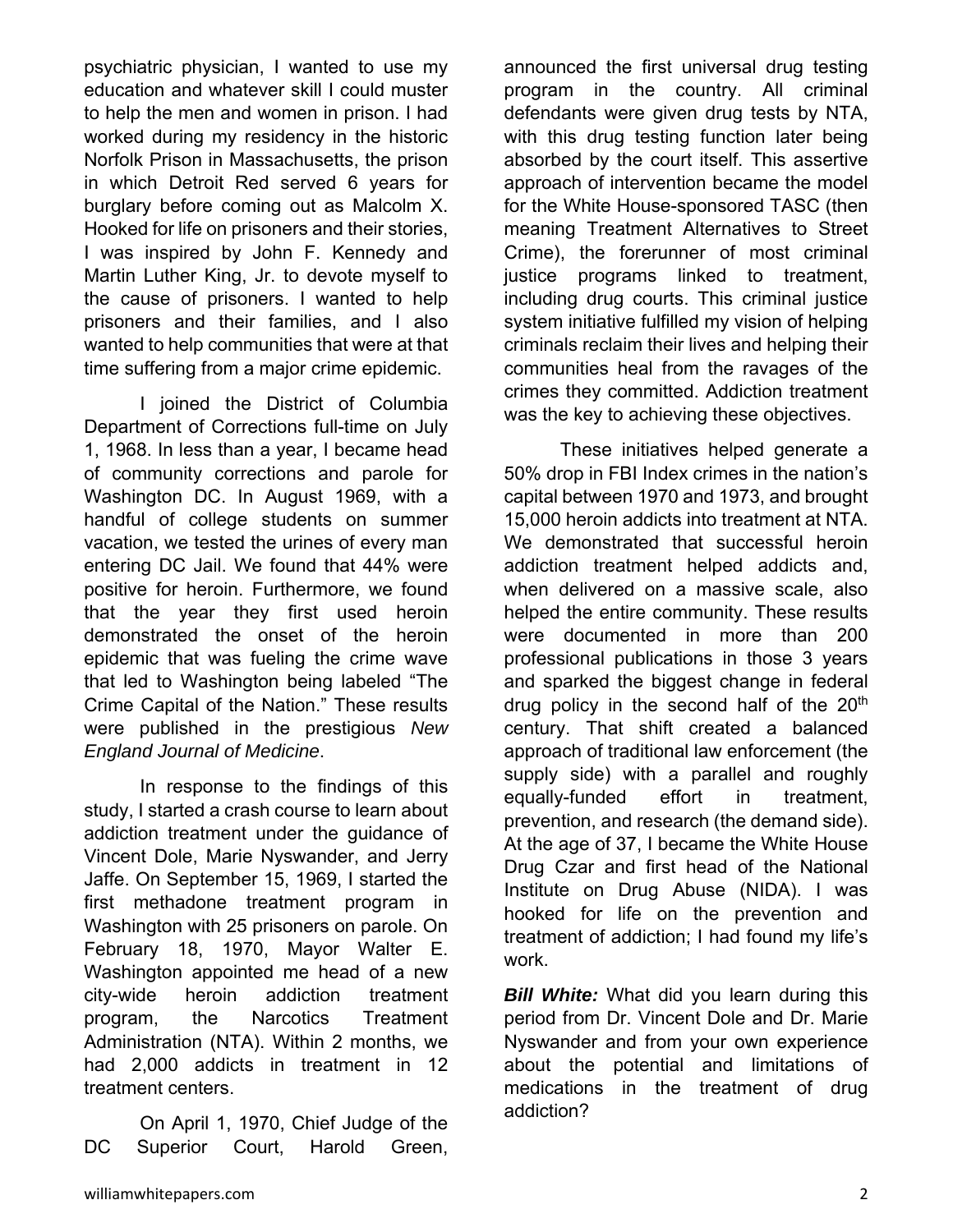*Dr. DuPont:* Dole and Nyswander were two of the most impressive people I ever met. Dole was the biological scientist and the relentless entrepreneur. Nyswander, the soul of their operation, devoted her life as a psychiatrist to helping addicts. Together they moved mountains by the force of their science, their determination, and their engaging personalities. They were the "irresistible force" that made possible my work and the work of countless others. Even the drug-free community, often at odds from the outset with Dole and Nyswander, has enormously benefited from the major public and private investments in addiction treatment that flowed directly from the work of this dynamic physician duo. Dole and Nyswander played a central role in getting official Washington to support NTA. Later, I learned that Vincent Dole served several years as a non-alcoholic trustee of Alcoholics Anonymous.

 Most of NTA's patients used methadone as one part of their treatment, but NTA also had a large residential detoxification program that was not related to long-term methadone and a variety of outpatient drug-free programs including frequent visits to a counselor and a sophisticated therapeutic community. NTA contracted with many other treatment programs in the community, most of which were drug-free, to provide treatment reimbursed through contracts with NTA. NTA encouraged patients to choose the treatment they wanted and that best fit their needs.

**Bill White:** At a national policy level at this time**,** there seems to have been more of a focus on what methadone could subtract by way of crime at a community level than what methadone could add by way of personal recovery and quality of life for individuals and families. Is this an accurate perception on my part?

*Dr. DuPont:* I got into drug treatment in 1968 to fulfill my initial goal of helping criminals, so I considered reducing crime to be a major public health objective. It is also a major public safety objective. Think of it like reducing drunk driving. That too is a major public health and a major public safety objective. I have never understood the logic that says that reducing crime is not humane and generally valuable, most especially to criminals whose criminal lifestyles not only put the general public at grave risk but also put their own lives and futures at significant risk.

 In the late 1960's and early 1970's, crime reduction was one of the three measurable goals of drug abuse treatment. The other two were reducing drug use and increasing employment. The original methadone program in New York was studied by Francis Gearing, MD, from the Columbia University Medical School. This independent evaluation was the evidence that methadone treatment worked. No other drug treatment program at the time (and very few since) has had that level of independent evaluation. Gearing's findings were clear: achieving those three goals went together. When you reduced crime in a group of addicts, you reduced drug use and you increased employment. We never used the word "recovery" in those days, but achieving those three goals constituted a foundation of personal recovery.

 Over the past few decades, crime reduction occasionally has been politicized as a "conservative" goal while "addiction treatment" has been defined in contrast as a "liberal" objective. As a lifelong Democrat who worked proudly in the White House of two Republican Presidents (Nixon and Ford), this way of thinking about drug policy made no sense. The conservatives I know support addiction treatment, and the liberals I know support crime reduction. How could it be otherwise? Anyone able to think clearly about addiction and crime must see that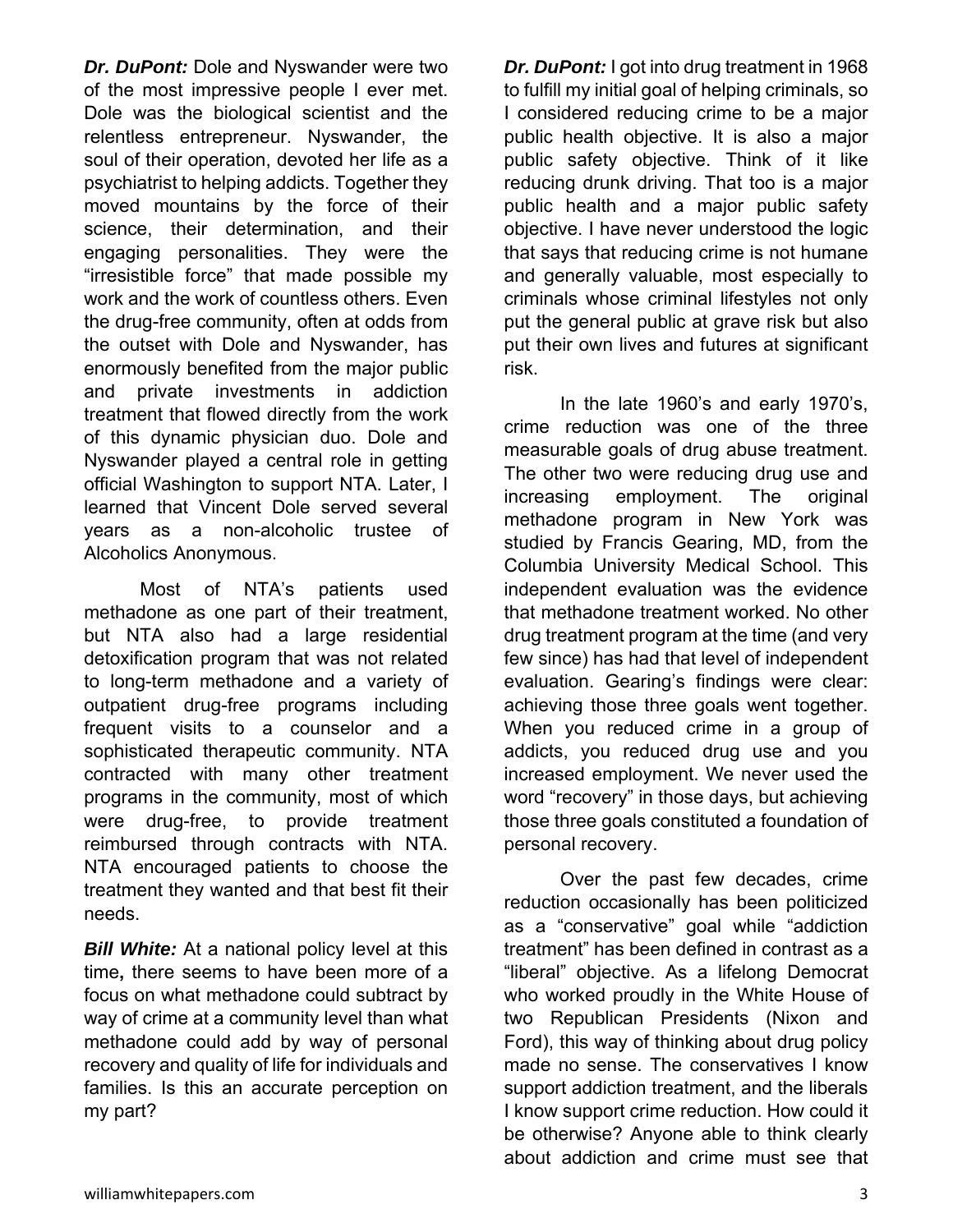crime and illegal drug use are closely connected and serious human problems that justify major efforts aimed at reducing both of them.

 What is too often overlooked is that it took more than medication to achieve those successes at NTA. Medication worked best when it was part of a broader process of psychosocial rehabilitation led by the NTA counselors. That is still the case today.

*Bill White:* What did you learn in your early leadership of NTA about the role of counselors in the treatment of addiction?

*Dr. DuPont:* We had a lot of counselors, generally one for every 25 patients, including those in our methadone program. At the time, I thought the more counseling, the better. Only in later years did I ask the question about what the counselors were doing with those addict patients when they met with them. I know the NTA counselors took an interest in their patients and encouraged them to stop drug use, to be compliant with the NTA program, and to not commit crimes. Most NTA counselors were not former addicts and few of them had any formal education in psychotherapy – virtually none were social workers or psychologists. Today, addiction counseling has been professionalized with the introduction of cognitive-behavioral therapy and a variety of well-developed strategies to promote recovery. None of that existed in the early 1970's.

*Bill White:* One of the things about your leadership at NTA was the emphasis you placed on mobilizing the whole community within the treatment and recovery process.

*Dr. DuPont:* NTA could not have been more visible to the Washington DC community. We had an independent advisory committee appointed by the Mayor to oversee everything we did. NTA was in the news regularly. I testified before Congress dozens of times each year. NTA had so many

visitors from all over the country that we had to have a full time staff to handle the visits of as many as 20 or 30 people a day. One of our most distinguished visitors was the first term Governor of Georgia, Jimmy Carter, who was so impressed, he flew back to Georgia to set up a statewide program modeled on NTA.

 All this attention was not favorable. NTA, and especially our use of methadone, was controversial from the start, leading the local CBS television station to conduct a 1 hour prime-time investigative report that was highly critical, focused especially on methadone. The firestorm was quickly extinguished when both Washington newspapers, the morning *Washington Post* and the *Evening Star,* editorialized in support of NTA and methadone as part of a comprehensive treatment program. It is critical that the larger community understands addiction recovery and that each community institution contributes in its own way to support long-term recovery.

# **The NIDA Years**

*Bill White:* How did you come to serve as the first director of the National Institute on Drug Abuse?

*Dr. DuPont:* I was appointed to succeed Jerry Jaffe as Nixon's second White House Drug Czar as Director of the Special Action Office for Drug Abuse Prevention (SAODAP) on June 17, 1973, with the understanding that the office was set to terminate on June 30, 1975. Most of the demand-side activities of the federal government were to be carried on by the National Institute on Drug Abuse (NIDA), which was authorized by the same law that established SAODAP. I started NIDA as Director in September of 1973. Casper Weinberger, the Secretary of Health, Education, and Welfare (HEW), chose me to head NIDA. As if heading two major offices at the same time was not challenge enough, I was also temporarily assigned in 1975 to serve as the acting head of the Alcohol, Drug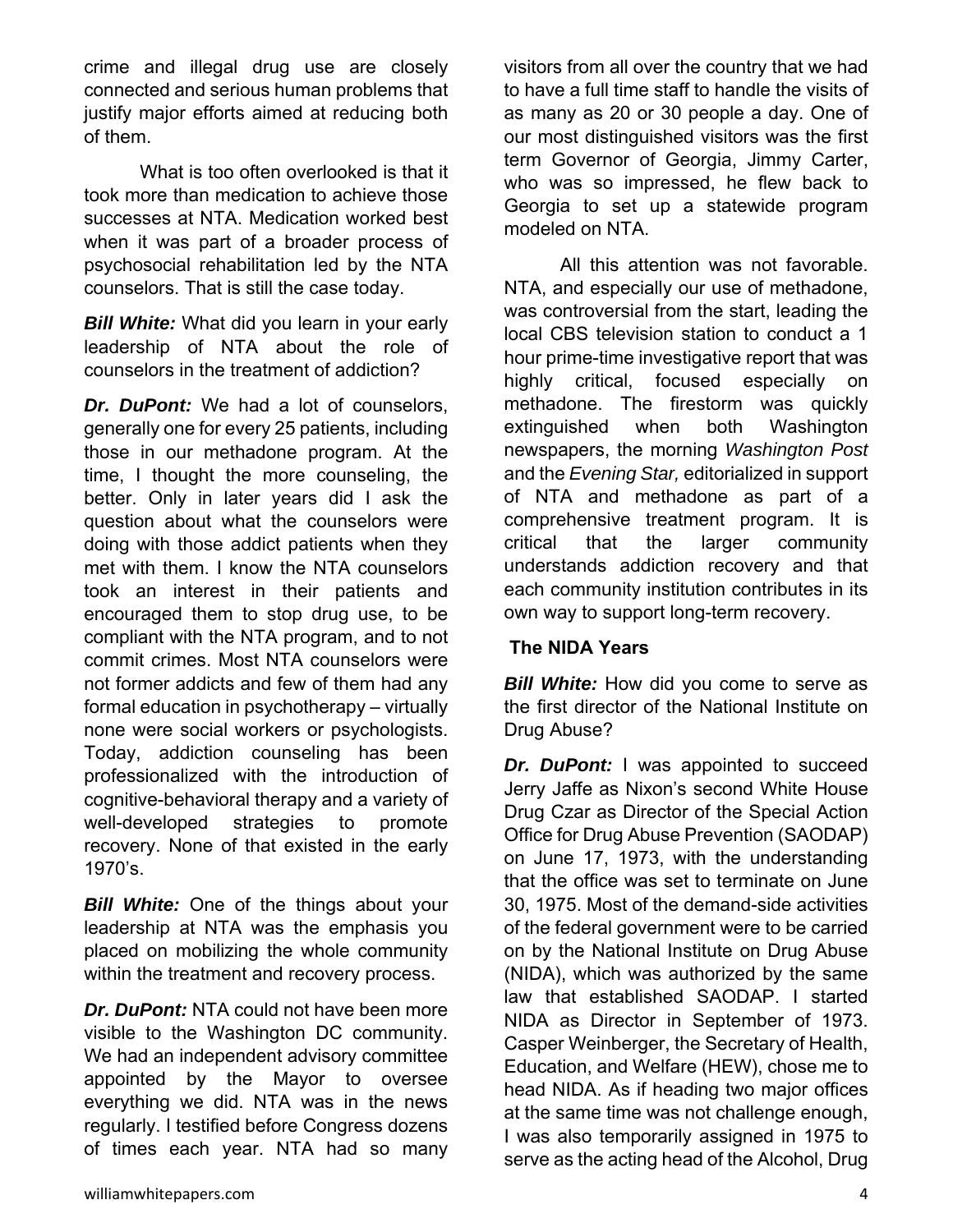Abuse and Mental Health Administration (ADAMHA), the agency to which NIDA then reported in the vast HEW bureaucracy.

 I could say that I was chosen because I had done an outstanding job running NTA and played a leading role in drug policy at the time. A simpler answer is that I was chosen to lead NIDA because I was wellknown to the White House and the Congress in 1973. I was under their noses in Washington and very visible. That made me easily accessible, familiar, and for many of the leaders in the White House and Congress, a "safe" choice to become NIDA's first director.

 Today, NIDA, part of NIH, is devoted to research on drugs of abuse. When NIDA began – and until the creation of the Substance Abuse and Mental Health Services Administration (SAMHSA) in 1992 – it contained the full range of the federal government's demand reduction programs including not only research but also treatment, prevention, and training.

*Bill White:* You were present at the birthing of modern addiction treatment in the early 1970s. How would you compare the collective vision of the pioneers from that era with today's system of addiction treatment?

*Dr. DuPont:* In the late 1960s, there were few experts in addiction anywhere except those working at the Addiction Research Center in Lexington, KY, which had been founded in 1935 as the "Narcotics Farm" to provide treatment and conduct research focused on heroin addiction. When the modern drug abuse epidemic swept the nation, there followed an intense search for leaders who could respond to this epidemic. A group of ambitious young physicians, mostly but not all psychiatrists, stepped forward to fill this leadership vacuum, including Ed Senay, Bob Newman, Jerry Jaffe, Herb Kleber, Lee Dogoloff, and Peter Bourne. This group, which never numbered more than about 20, established modern drug treatment programs in a spirit of inspired competition. Four of these people were the first four White House Drug Czars: Jaffe, me, Bourne, and Dogoloff. NIDA assumed leadership at the Federal level, and the modern drug treatment system, including the leading role for the states, was established.

 Never before or since have I been part of such a remarkable outpouring of creativity. It was a unique moment in history for everyone involved. Since that time, addiction treatment has become far more of a standardized commodity. The number of physicians in leadership roles has diminished. Innovation continues in addiction treatment and is probably even greater today than in those early years, but it is more dispersed and much less visible than in the early 1970s when addiction treatment was new and often front-page news.

 I single out the uniquely important role of Jerome H. Jaffe, M.D. – the first White House Drug Czar. Among his many contributions, Jerry invented the modern "multimodality" treatment program. This brilliant strategy solved the intractable conflicts between the methadone advocates and the drug-free advocates by combining them into a single program that offered many choices to patients.

 At that time, I overlooked the 12-step fellowships (truly the ignored elephant in the living room of drug treatment) and the unity of addiction (as opposed to a substancespecific view of the disease). When I was at NTA, I established an informal ex-addict advisory group of 10 clean addicts who worked for NTA as counselors or in other roles. They were inspiring and contributed greatly to NTA's success. Years later, I encountered one of these ex-addict advisors and asked him about the other group members. "All dead" was his report. I was puzzled when he told me that most had died,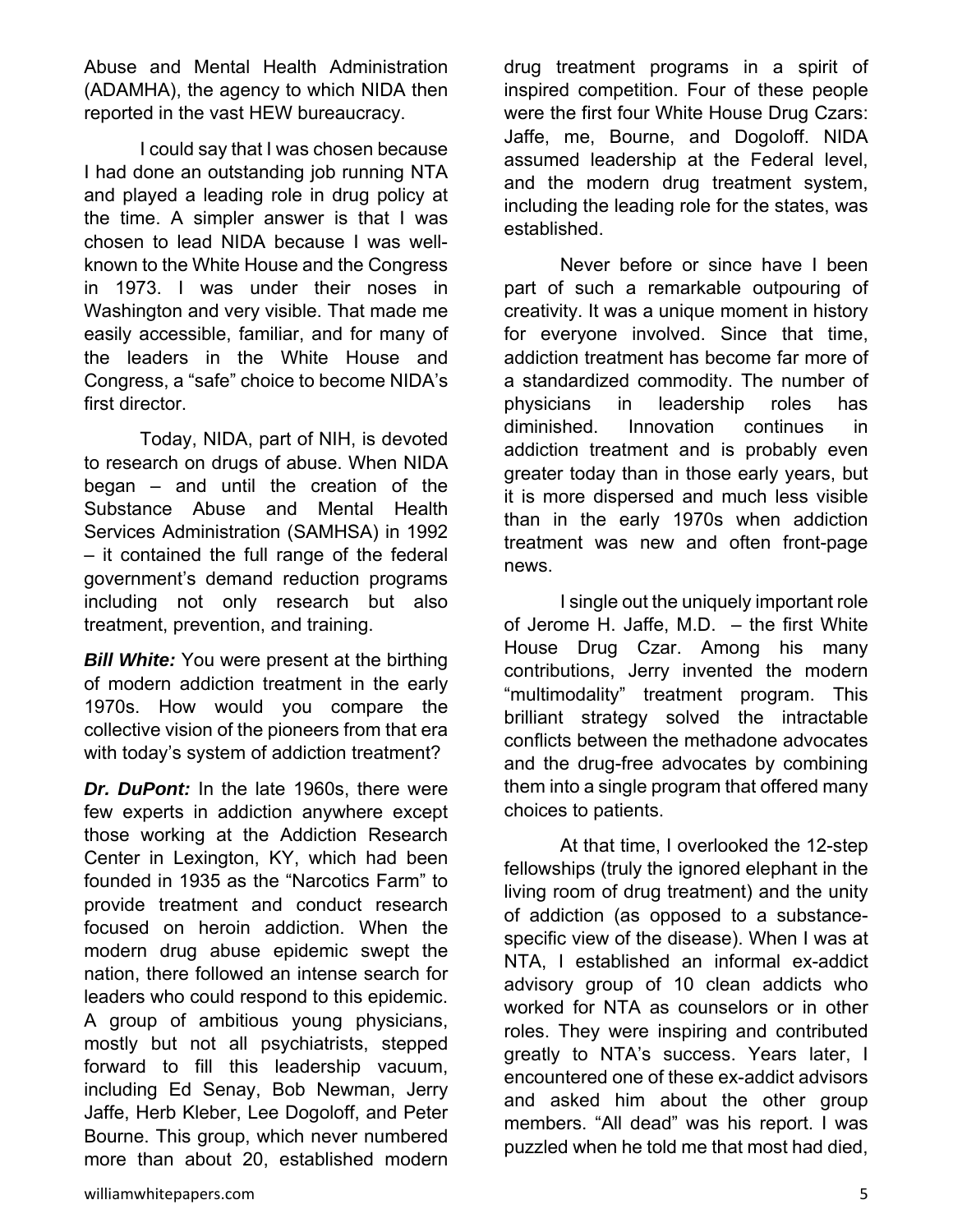not of heroin addiction, but of alcoholism. I asked, "Why are you alive and they are dead?" His response shaped my thinking forever after, "I went to AA and NA meetings, and they didn't." In those years, I entirely missed the importance of the 12-step programs and the unity of addiction.

 Today, I see these fellowships as a modern miracle and the key to sustained recovery for most, but not all, addicts to alcohol and other drugs. In fact, these programs created the entirely new concept of "recovery," which is much more than mere abstinence. The 12-step fellowships support a new and better way of life. They are about character as much as about abstinence. In these fellowships, people find what is needed to achieve not only sobriety but recovery. I tell my skeptical addicted patients that help, support, guidance  $-$  love  $-$  is there for them when they are ready to accept it. I see my job as conveying those two messages to every person with alcohol and other drug problems with whom I have the privilege to work, as well as to their families, whom I refer to Al-Anon. My patients, over the course of many years, taught me that these programs are one of the greatest gifts of America to the global culture.

 In addition to missing the value of recovery fellowships, I also missed the most important development in the field, the emergence of the Minnesota Model of addiction treatment. This model combined professional treatment with physicians, psychologists, social workers, and counselors in recovery in a 28-day residential treatment design aimed at facilitating lifelong participation in Alcoholics Anonymous and Narcotics Anonymous. Family involvement was central to this model (and virtually absent from NTA and many other drug treatments then and now). The Minnesota Model, growing out of the 12-step fellowships, never fell for the substancespecific view of addiction and treatment that all pharmacotherapies reflect. The

Minnesota Model from its beginning to this day has had a unitary view of addiction, defining sobriety as freedom from any use of alcohol or unprescribed psychoactive drugs. That revolutionary idea remains unfamiliar to many in our field, even into the 21st century!

*Bill White:* What other milestones of modern addiction treatment are noteworthy?

*Dr. DuPont:* Managed care came into the addiction treatment picture in the 1980s to reduce costs. Managed care stopped the growth of residential treatment and spawned the widespread use of Intensive Outpatient treatment. It also reduced the duration of treatment with its obsessive focus on costs. Such shortened length of treatment is at odds with the new view of addiction as a lifelong disease.

 Some of the major drivers of innovation in treatment today are in the private sector where the 28-day program has evolved into not just longer stays (90 days becoming commonplace) but into extended care options such as Oxford Houses, and in care management where the Physician Health Programs are setting the standards. The recovery coach model is also extending services from brief intervention to lifelong recovery management. The new care management movement focuses on maximizing long-term recovery outcomes rather than on reducing costs the way managed care does.

 There are several promising new models of care management in the criminal justice area, most of which use prolonged, intensive monitoring linked to swift, certain, but generally not severe, consequences. They strengthen one of addiction treatment's weakest links – early termination and a revolving door that has failed to meet the needs of many patients and that has proved to be a tragic waste of limited public resources.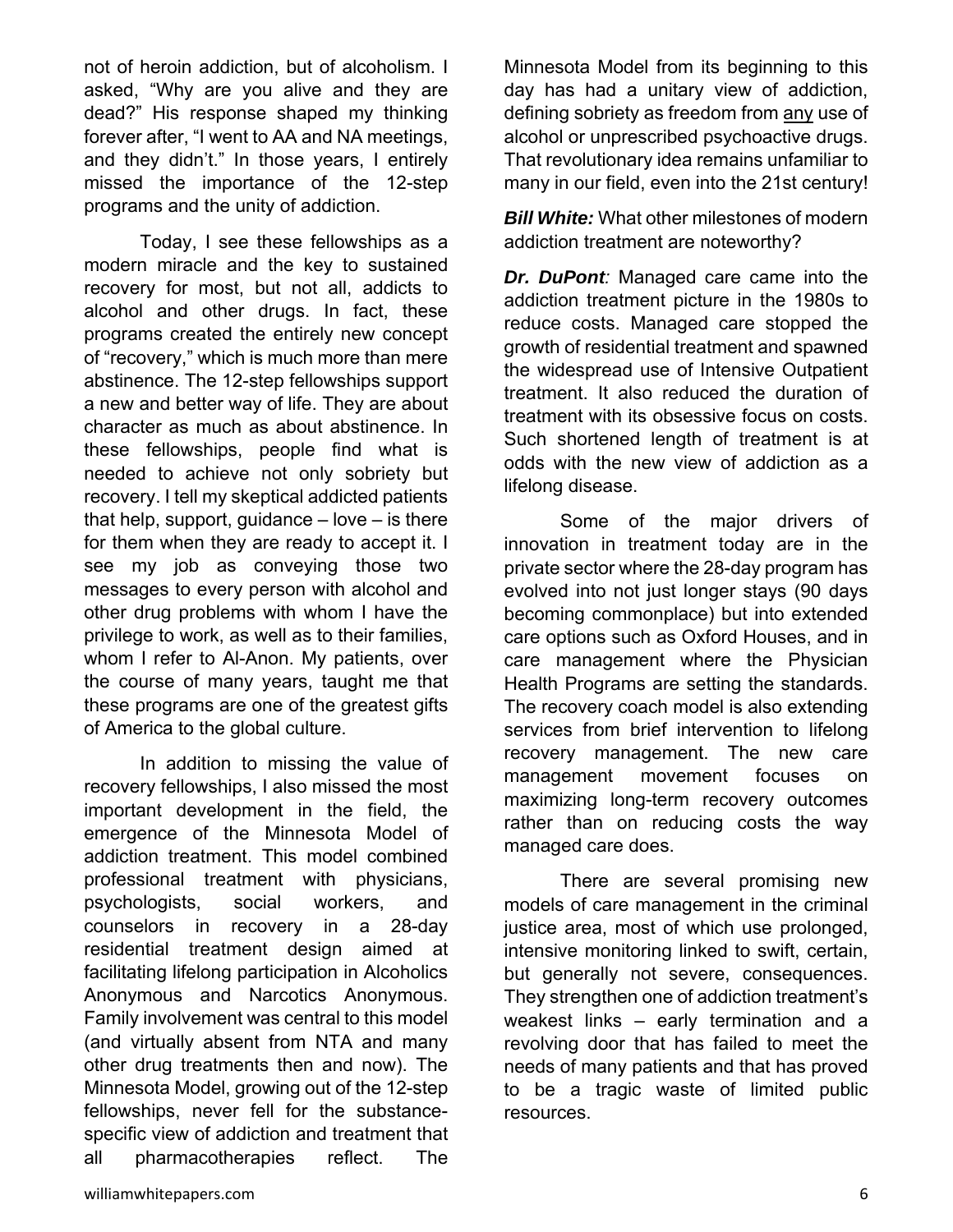**Bill White:** One of the many notable things you did at NIDA was set up a national training system for the physicians, nurses, and addiction counselors working in the rapidly expanding network of communitybased treatment programs. How important was that early training system to the professionalization of addiction counseling and the evolution of modern addiction treatment?

*Dr. DuPont:* The Career Teachers Program, which NIDA shared with the National Institute on Alcohol Abuse and Alcoholism (NIAAA), which was established 2 years before NIDA, was one of the most important steps taken in NIDA's early years. That program created a body of academic expertise in addiction medicine and set in motion the developments that would culminate in the establishment of the American Board of Addiction Medicine (ABAM) in 2009. I am proud to be among the first physicians to achieve this new board certification. At NIDA, the Career Teacher program was led by Jim Callahan, who went on to become the remarkably effective executive director of the American Society of Addiction Medicine (ASAM) and who currently serves as the Executive Vice President of the American Board of Addiction Medicine. ASAM has become the home of the new medical specialty of addiction medicine, extending far into the future the work started with the Career Teacher Program. The Career Teacher Program was part of NIDA's national training system that included national, regional, and state training programs for addiction counselors under the overall direction of individuals such as Dr. Lonnie Mitchell and George Ziener. Many of the nation's early generation of addiction counselors were mentored within NIDA's training system.

#### **From Treatment to Recovery**

**Bill White:** You seem to have shifted over the course of your career from an emphasis

on addiction treatment as *the* vehicle of recovery initiation to the view that treatment is only a milestone in a much larger and more enduring process of addiction recovery. Have I accurately read that shift in emphasis?

*Dr. DuPont:* You have me nailed. I used to think of drug abuse treatment as something like the "treatment" of cigarette dependence today. It is hard; many people fail to stop smoking cigarettes. Mostly, it takes determination and often some help, including pharmacological help, but once done it is, for most people, done. There is a lot of relapse in smoking cessation, but most relapses are early. There are not many people in long-term programs for smoking cessation although there are 50 million former smokers in the country.

 Methadone treatment, as defined by Dole and Nyswander, was for life. They made the analogy of methadone and heroin addiction to insulin and diabetes. Diabetics cannot live without insulin, and heroin addicts, in their view, could not live without methadone. Modern methadone treatment did not work that way. Only a small percentage of patients stayed for a long time, let alone for a lifetime. In the early 1970's, I viewed addiction treatment as an important but limited episode in the lives of drug addicts. In stark contrast to my earlier views, I now see addiction treatment as a brief, but often life-saving learning opportunity for addicted patients. Good addiction treatment provides an introduction to lifelong participation in the 12-step fellowships and other forms of long-term recovery support. This view recognizes the lifelong nature of addiction, the lifelong support commonly needed to prevent relapses, and the important role of addiction treatment in supporting lifelong recovery.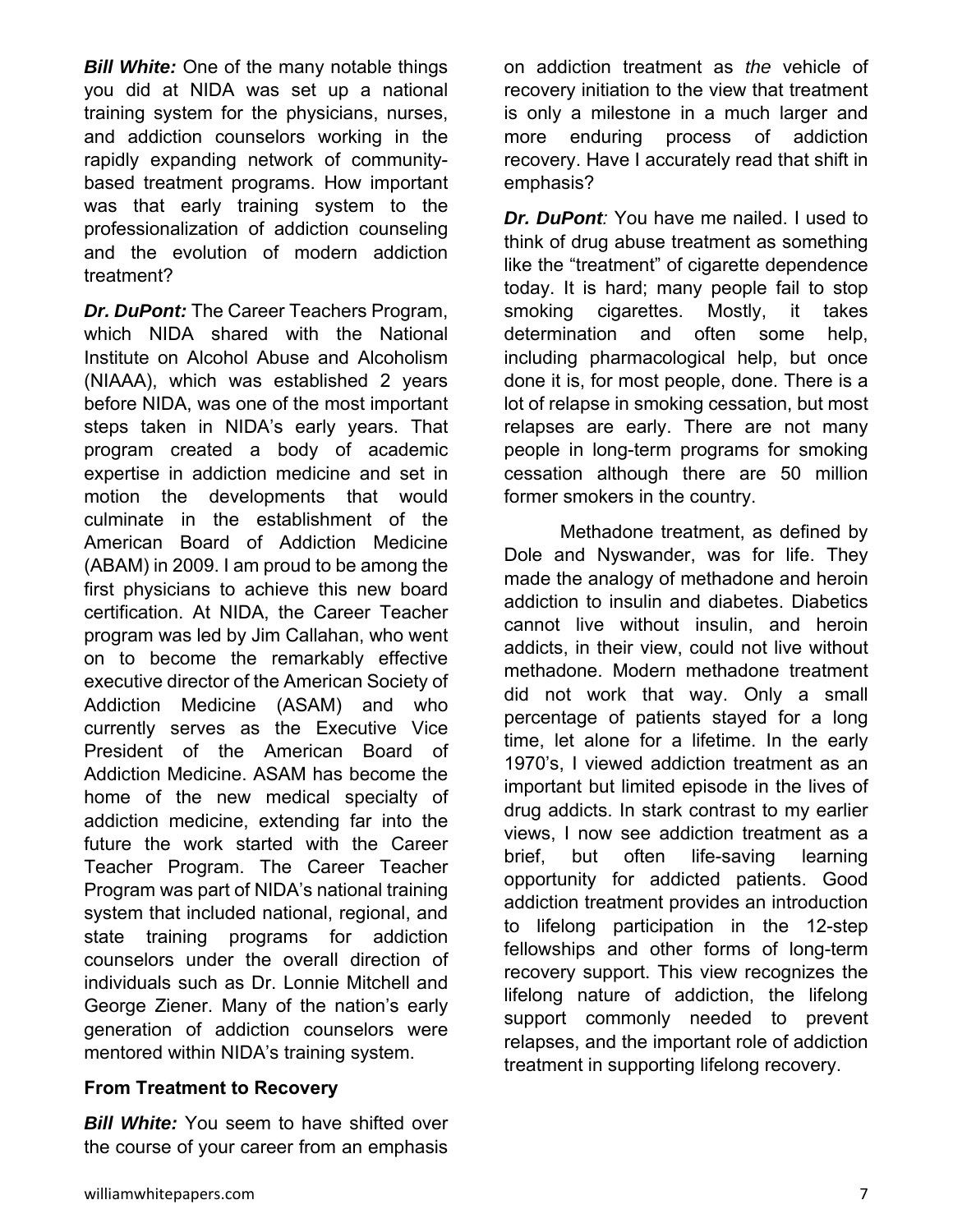# **Drug Courts and Drug Testing**

*Bill White:* You have been a real champion of drug courts. What is distinctive about this model of intervention?

*Dr. DuPont:* To be unmistakably clear, the most important innovation in addiction treatment in the past two decades is the drug court. Janet Reno, who started the drug court movement in Miami in 1988, rode the wave to the Cabinet, becoming a revered Attorney General. Remember that I came to addiction treatment from corrections. It was obvious from the start of my career that the criminal justice system had great potential for helping offenders, most of whom suffered from addiction to alcohol and other drugs. The term today is "therapeutic jurisprudence," meaning using the strong arm of the law constructively and humanely to achieve public health goals.

 Today, many people mistakenly believe that the big choice in drug policy is "prison" or "treatment," pitting the supply side of the drug policy strategy against the demand side as an either-or choice. No drug policy formulation is more destructive than that! Start with the reality that nearly half of all people in treatment for addiction are there because they were sent to treatment by the criminal justice system. Today, the major challenge of drug policy is to find better ways to link the criminal justice system and addiction treatment so that together they can achieve results that neither system can achieve alone. The important choice for the future of drug policy is not "the criminal justice system" or "addiction treatment" – it is "the criminal justice system" *and* "addiction treatment." That improved linkage is the unique – and immensely valuable – contribution of the drug courts.

 The drug policy opportunities for this linkage are bigger even than drug courts, which reach a small percentage of the more than 5 million Americans in their communities under criminal justice

supervision, mostly probation and parole. To help more addicts and to improve public safety, our country needs to use the leverage of the criminal justice system to enforce strict no-use standards for illegal drugs and alcohol as a condition for criminal offenders remaining in the community. HOPE probation, an innovative program in Honolulu, has shown a way to do this so as to reach everyone on probation. By using frequent random drug and alcohol tests linked to swift, certain, but not severe, punishments (a few days in jail), this new program shows, as do drug courts, that this strategy reduces revocations, incarcerations, and new crimes in this high risk, drug abusing population.

*Bill White:* You have been a strong advocate of the use of drug testing as a clinical tool in addiction treatment. Do you feel this tool is still being underutilized by addiction professionals?

*Dr. DuPont:* Drug testing is used far too little in addiction treatment and drug testing is often poorly used. Too many people working in addiction treatment today are caught in the view of substance abuse, that relapse is part of the disease, and therefore, relapse to alcohol and other drug use is to be accepted and tolerated patiently until and unless the drug abuser decides to give up drug use. "Reduced use" is substituted for "Abstinence," as the goal of addiction treatment. Compounding this problem, the goal of treatment is often defined as substance specific. If a patient has a heroin problem – cutting down on heroin use is seen as a legitimate treatment goal while continuing use of alcohol, marijuana, cocaine, and other drugs while in treatment is seen as secondary if not trivial. In this view, abstinence is seen as a far distant goal of treatment.

 To me, any use of addicting drugs is incompatible with recovery. That means that for heroin addicts to be in recovery, their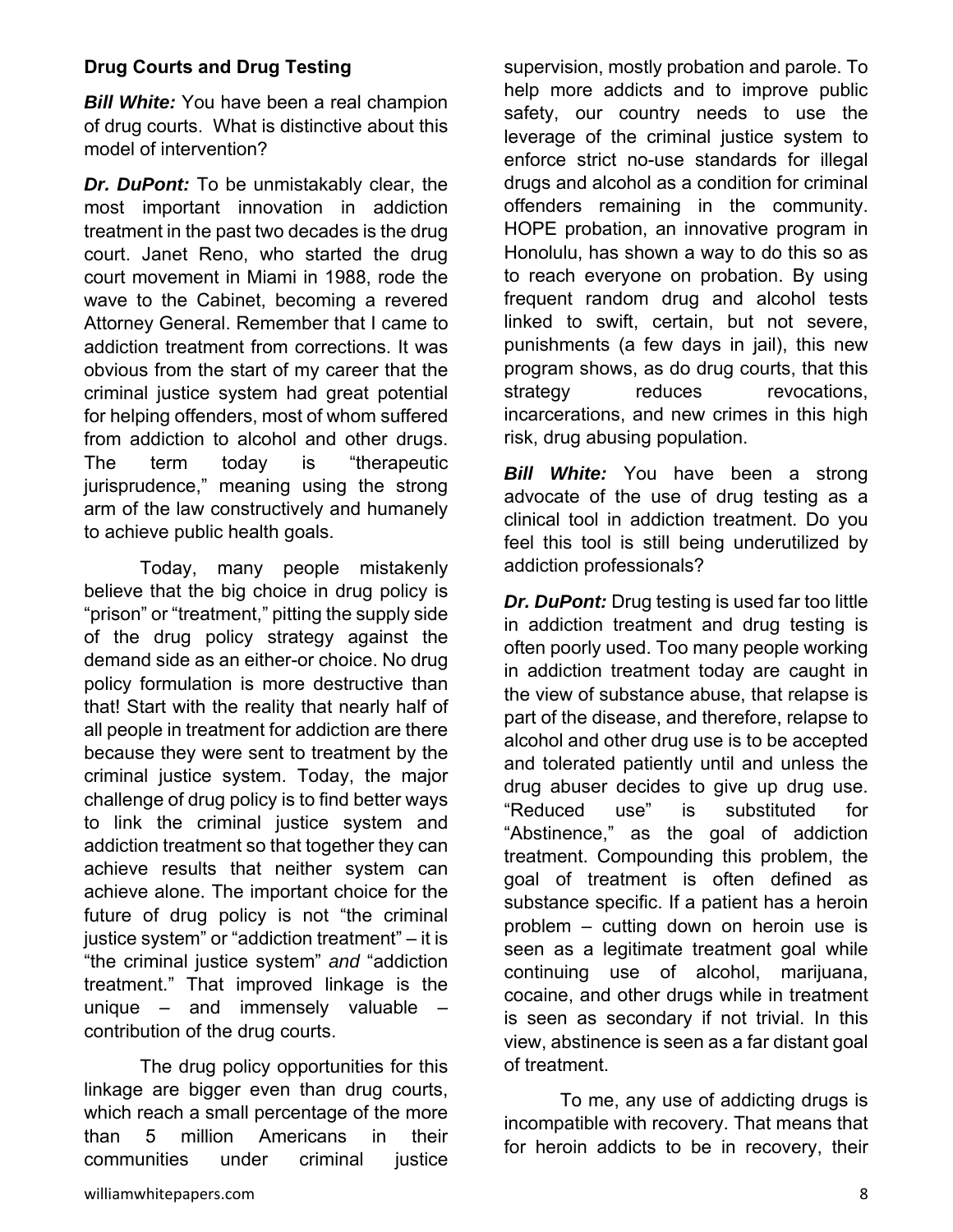sobriety date is when they last used any illicit or unprescribed drug, including alcohol and marijuana. Few treatment programs today think this way and even fewer enforce this broad no-use standard with frequent random drug tests. The losers from this more tolerant addiction treatment strategy are the patients who suffer more and longer from their addiction as a result of these lowered expectations and this lack of accountability.

#### **Physician Health Programs and EAPs**

*Bill White:* In recent years, you have devoted considerable time to the study of Physician Health Programs (PHPs). What lessons can be drawn from the PHPs for the addictions field and for frontline addiction professionals?

*Dr. DuPont:* In 2005, I was frustrated by the failure of the leaders of addiction treatment to grasp the simple vision that seemed so obvious to me about how most addicted people get well and stay well. When I discussed this vision with colleagues, I ran into a brick wall: "Where is the evidence?" I struggled with that because it seemed so obvious to me. The "evidence" was all around everyone in the field. Look at the people who have overcome addiction and sustained recovery. They are everywhere in the country today, easily accessible to anyone who cares to look. But, no, that was not seen as evidence. I turned to my own practice where I had worked with many physicians over the years. There, I observed their experiences in their state Physician Health Programs (PHPs). Although these programs had excellent results, there had been no national study to validate these outcomes.

 For help, I turned to two long-time colleagues. Tom McLellan was the inventor of the Addiction Severity Index and the dean of treatment evaluation studies in the country through his role as Director of the Treatment Research Institute at the University of Pennsylvania. Greg Skipper was the

distinguished head of the Alabama PHP and a leader in the PHP movement. Tom got funding for the study from the Robert Wood Johnson Foundation. Our biggest challenge was convincing the state PHPs that it was safe to collaborate with our group of outsiders to do this sensitive independent evaluation of their outcomes. Greg helped achieve this goal. Our study could not have been conducted without the sustained and energetic support of the Federation of State Physician Health Programs (FSPHP), a group I came to see as distinguished, dedicated, and innovative program leaders.

 Together, we achieved our goals, publishing a continuing series of papers documenting the outcomes of these programs. The most remarkable single statistic from this study came from the drug testing, which for these physicians was random, extensive, and intensive. These addicted physicians were held to a standard of no use of any drug and no use of alcohol for 5 years or longer. That meant that each workday they called a phone number to see if they needed to submit a sample for testing that day. The tests were not the common 5 drug screen but a 20-drug screen, including alcohol testing using EtG to identify alcohol use in the prior 5-7 days. The results: 78% of the physicians did not have a single positive test for any drug or alcohol use over 5 years of testing. Of the 22% who did have at least one positive test, 65% did not have a second positive test. Where else in the addiction treatment field can you find results like that? Those results set an entirely new standard for recovery outcomes, one that every treatment program should aspire to.

*Bill White:* Your study of the nation's Physicians' Health Programs (PHPs) has influenced your thinking about drug treatment. Do you see areas where those ideas can have a wider impact right now?

*Dr. DuPont:* A recent study from the Substance Abuse and Mental Health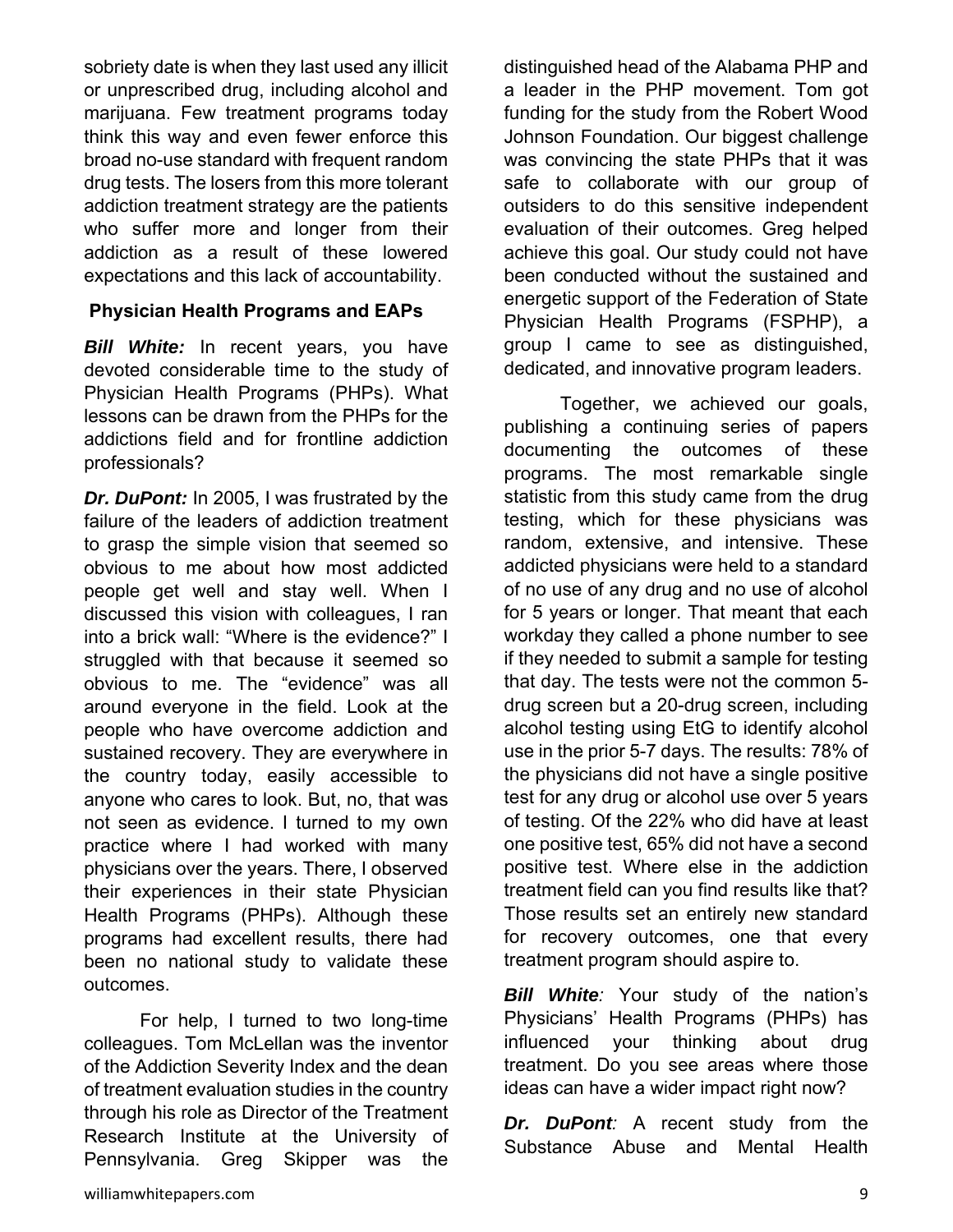Administration (SAMHSA) showed that people suffering from addiction to alcohol and other drugs who were referred to treatment from the nation's Employee Assistance Programs (EAPs) stay in treatment longer than those referred from and any other source including their physicians and self-referral. EAPs are powerful engines to identify drug problems early, to refer people to good treatment and to keep them there long enough for them to benefit from treatment. EAPs, like PHPs, manage care and use the leverage of the job to promote recovery. I am proud that in 1982 Peter Bensinger, who headed the Drug Enforcement Administration (DEA) while I headed the National Institute on Drug Abuse (NIDA), created Bensinger DuPont and Associates to provide employee assistance services.

# **Lessons from Clinical Practice**

*Bill White:* How important has your enduring clinical work been to your evolving views on addiction treatment and recovery?

*Dr. DuPont:* In my own practice of psychiatry since 1969, I have had the opportunity to work with many families over three generations. This intensive, long-term, and highly personal perspective has been central to my evolving views on the nature of addiction and recovery. My patients have been my teachers and my inspiration.

 In particular, they have taught me about the value of sustained participation in a recovery support program. I have come to see that the problem in addiction is not getting addicts to stop using drugs. Every alcoholic and every drug addict has been off alcohol and drugs many, many times. The problem in addiction is relapse, not withdrawal. Detoxification is not treatment. In fact, stand-alone detoxification is commonly a means for addicts to stabilize their drug addled lives so that they can continue their addiction. Detoxification itself prolongs addiction.

 What are the strategies available to an addicted person to maintain sobriety over a lifetime? Not treatment, that is for sure. Treatment is always short-term even at its longest – say a year or two, but more often a month or two. The disease of addiction to alcohol and other drugs, meaning the risk of relapse, is lifelong. Only the growing network of spiritual, religious, and secular recovery fellowships meet that core need of addicted people. Those fellowships are lifelong, matching the disease as nothing else does. That profound truth I learned from the experiences of my patients.

**Bill White:** Could you give an example of any recent lessons you've learned about addiction recovery that have come from your private clinical practice?

*Dr. DuPont:* The hardest lesson for me is patience. I see plenty of people in the grip of addiction, caught in an abusive love affair with a chemical. Like anyone caught in an abusive relationship, they want to believe they can go back to their lover and that the next time, they will work it out. The therapist's job is to convince them that the next time, the outcome will not be the same; it will be worse. Some of my patients get that right away, but many do not. I tell these skeptics two things. First, that I have completed this phase of my research on addiction, concluding that the problem gets worse over time. Clearly, they need to do more work of their own on addiction by living the painful disease. I caution them that they may die from it, and they are certain to suffer terribly and to extend that suffering to everyone who cares for them. But from that suffering they, and those who care for them, will learn eventually if they are not killed first.

 In my practice, I have seen many of the most hopeless cases of addiction descend into depths of suffering I can hardly imagine and for periods of time that seem impossible to endure, only to emerge, almost always with the help of the 12-step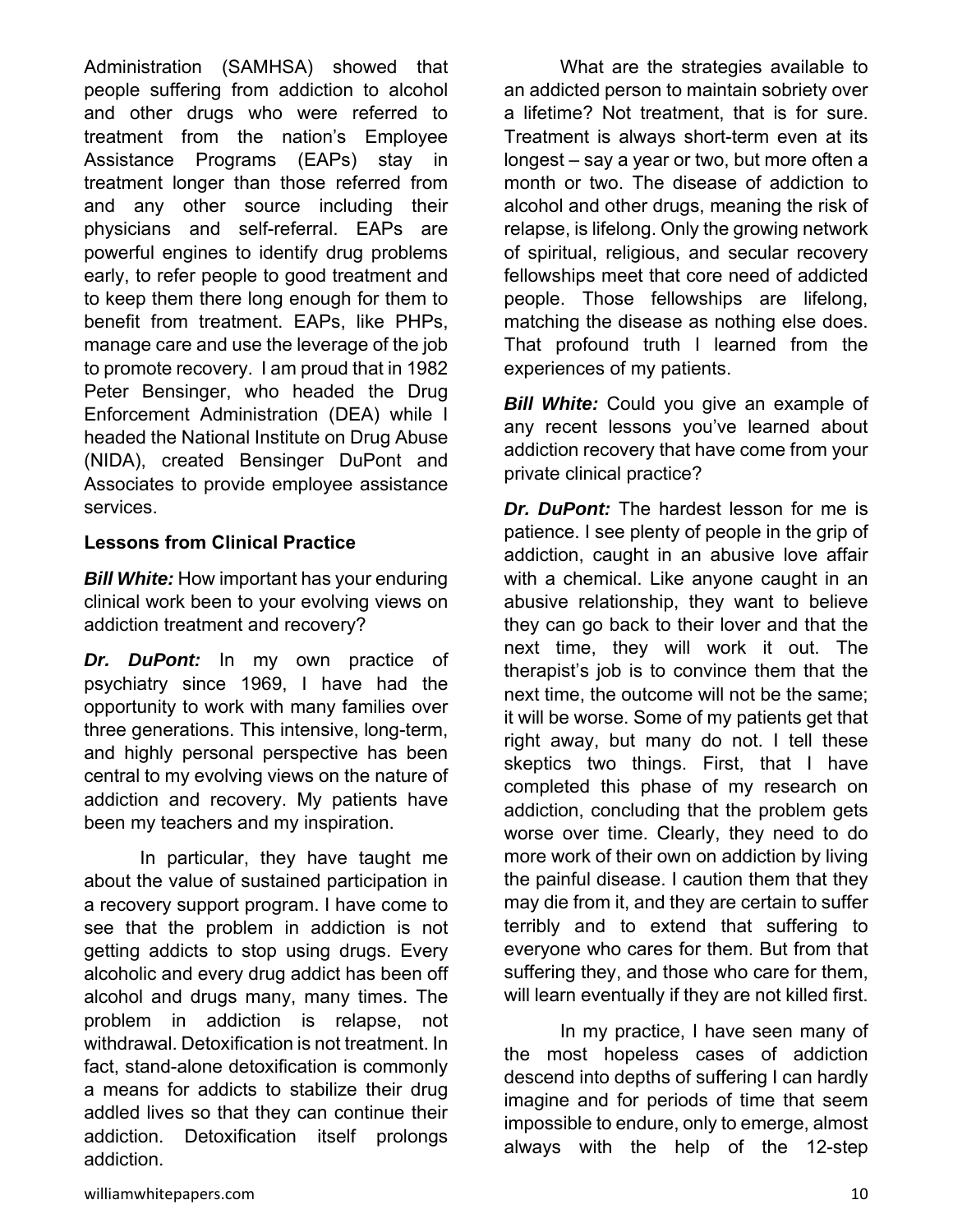fellowships, into exemplary, happy, and productive human beings. That experience helps me be patient and to never give up hope for lasting recovery.

#### **Future of Addiction Treatment**

**Bill White:** As someone who has played an important role in the modern history of addiction treatment, what predictions would you make about the future of addiction treatment and recovery in America?

*Dr. DuPont:* Addiction is a powerful and pitiless teacher. I have no doubt that continuing to focus on understanding, preventing, and treating addiction will prove to be an inspiring and rewarding quest for generations to come, as it has been for generations past. Few Americans know that the struggle to cope with the problems caused by alcohol goes back to the earliest years of our nation. The per capital alcohol consumption in the US peaked in the first decades of the  $19<sup>th</sup>$  century. The  $20<sup>th</sup>$  century had a major focus on other drugs from heroin, invented in 1898 by the Bayer Company as an over-the-counter cough medicine, to cocaine and marijuana – all plant-based ancient drugs of abuse. More recently, the focus has shifted to synthetic drugs of abuse from methamphetamine to opiates, like oxycodone and hydromorphone. The one thing they have in common is their uniquely powerful stimulation of the brain reward system and the thinking and actions that are triggered by that stimulation. The struggle to understand and reduce the problems of alcohol and drug abuse is more than 200 years old in the United States. Although these efforts have been successful beyond imagining, the challenge remains.

 We have much yet to learn about this uniquely human disease. Put another way, addiction has much yet to teach all of us, our children, and our grandchildren often at very personal levels. Addiction is a uniquely human problem. I can confidently predict that in a hundred years, the problem of addiction will still be attracting a lot of attention and providing priceless lessons.

### **Maintaining Enthusiasm and Passion**

*Bill White:* You have remained enthusiastic and passionate about your work in this field for more than four decades. Do you have any suggestions for the frontline counselor on how to not be overwhelmed by this work?

*Dr. DuPont:* My advice to counselors today: Learn from your patients/clients. Help them grapple with the cunning, baffling, and powerful disease of addiction, a disease that is characterized by its hijacking of the user's own thoughts and twisting their lives to fulfill the self-destructive purposes of the addicted brain, what I have called "the selfish brain."

 Use your experience, strength, and hope not only to help your patients/clients, but to help you understand your own life and the culture around you. Addiction is a door into every aspect of human knowledge from biology and psychology, to history and art.

 Health care is one of the most rapidly growing parts of the modern global economy. Unlike manufacturing and many other jobs, addiction treatment is not easily outsourced because direct human contact is at its heart. Counselors are the embodiment of health care for addicted patients. Most of health care is about mitigating, often marginally, the damage of diseases. In contrast to this experience, recovery from addiction to alcohol and other drugs is unique in two ways. First, the contrast between the degraded and miserable life of a using addict and the life of that same person in recovery is one of the most profound and glorious transformations not only in health care, but in the human experience. Second, the change produced by recovery from addiction is not merely the absence of the disease of addiction. Recovery is the development of an entirely new and a far better life. In other words,